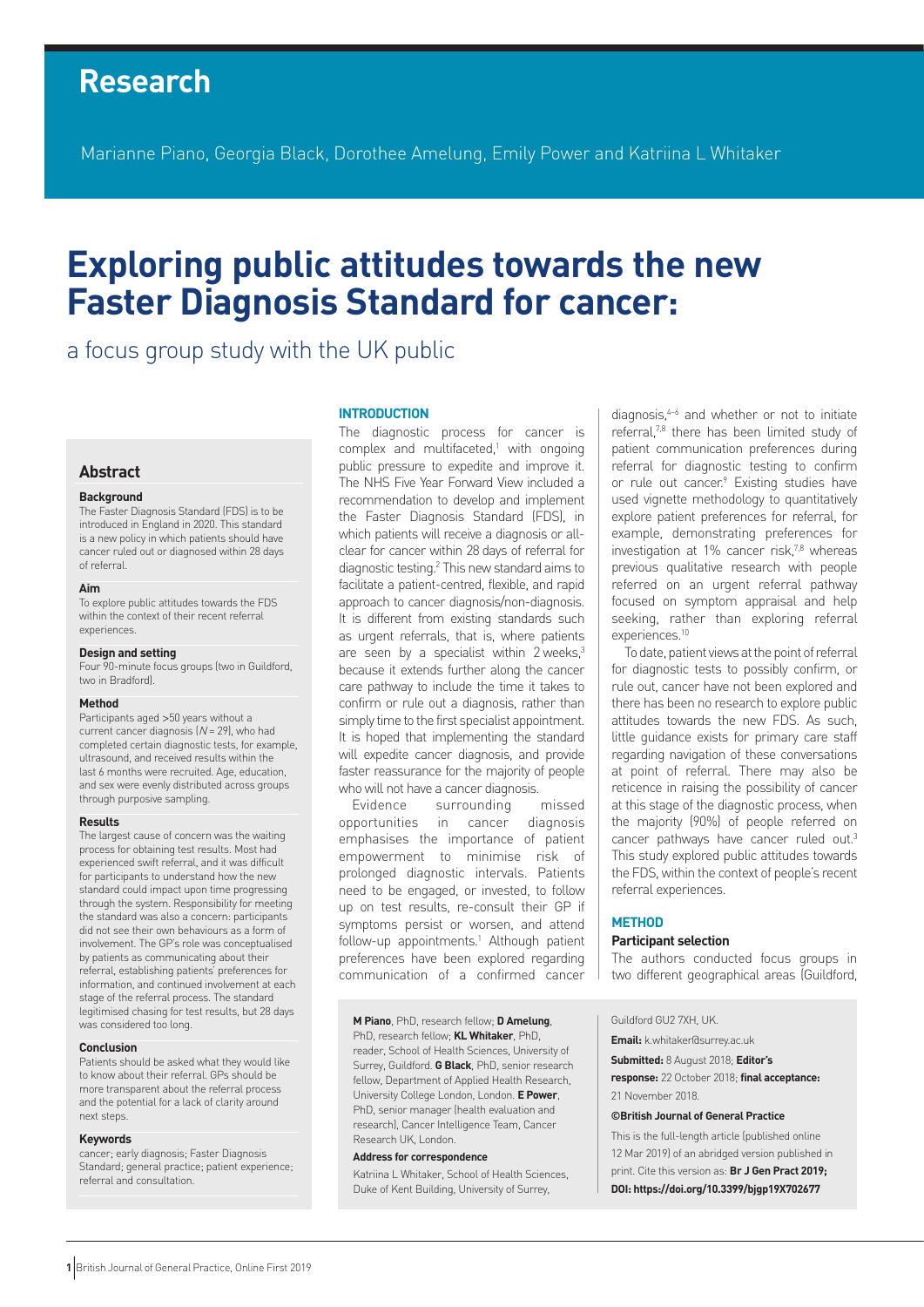## **How this fits in**

The Faster Diagnosis Standard (FDS) aims to ensure patients will have cancer ruled out or diagnosed within 28 days of referral for diagnostic testing. There is currently no evidence demonstrating how the public may view this standard. This study highlights the pivotal role of the GP within the FDS, as perceived by the public. Recommendations are made to facilitate GP–patient conversations at the point of referral under the FDS.

Southeast England; Bradford, Yorkshire and Humber) to access a wide range of opinions and referral experiences, and enable participant reflection and discussion regarding the FDS. Guildford was chosen as the study's southern site for practical reasons as it is where the study team is based. The authors chose Bradford to include an area with a different demographic profile. Bradford has a larger population (approximately 500 000 versus 140 000) and is more ethnically diverse (64% versus 84% of people identify as white British respectively).11,12 Neither site was involved in the pilot programme for the FDS.

Focus groups allow examination of people's health service experiences, enabling group discussions to explore attitudes in a way that may be less accessible with individual interviews.13 Eligible participants were approached by market research agency Saros Research Ltd through their established volunteer databases over a 4-week period. Purposive sampling ensured that location (rural or urban), sex, and education level were evenly distributed among the sample. The authors chose to run four focus groups following a recent review suggesting that 90% of themes are discoverable within three to six focus groups.<sup>14</sup> Sample size  $(n = 6-8)$ per focus group) was determined based on recommended numbers for focus groups.15

To be eligible, participants had to:

- be aged ≥50 years; and
- have been referred from primary care for one or more of the following diagnostic investigations within the last 6 months: ultrasound scan, computed tomography/ magnetic resonance imaging (CT/ MRI) scan, mammogram, chest X-ray, colonoscopy/sigmoidoscopy, endoscopy (other), biopsy. These investigations were taken from the authors' previous research exploring the impact of an allclear diagnosis on subsequent helpseeking for potential cancer symptoms.<sup>16</sup>

The majority of referrals under the FDS are likely to have cancer ruled out, $3$ thus excluding people with a previous or current diagnosis of cancer ensured a homogeneous group to focus on referral experiences and attitudes towards the FDS.

Two focus groups were conducted in each location (Guildford: University of Surrey; Bradford: Community Empowerment Network (CNet) community centre, Manningham). Participants provided informed consent and completed a demographic questionnaire before taking part. Focus groups lasted approximately 90 minutes.

#### **Focus groups**

The topic guide was developed with input from cancer survivors, members of the public, and academics external to the research team (the topic guide is available from the authors). Participants were invited to share the most important or meaningful thing to them when being referred by their GP for a clinical test. These topics were then explored more fully, with participants asked to reflect on how their referral experience could have been improved. Following these initial reflections, a definition of the FDS was presented to the group:

'The Faster Diagnosis Standard is a new care standard, so people referred by their doctor for certain clinical tests will find out whether or not they have cancer within 28 days of the referral.'<sup>1</sup>

Participants were asked for their thoughts on the standard, and in what ways their experience of being referred, tested, and receiving the results might have been influenced, had they been referred under the standard. Participants were also asked whether they thought they had a role to play in meeting the standard, and to explain their reasoning.

## **Analysis**

Focus group discussions were digitally audio-recorded and transcribed verbatim. Transcripts were deductively analysed using thematic analysis.17,18 For each focus group a single researcher familiarised themselves with the transcript, abstracting the conversation for analysis meetings with three others from the research team. The initial setting of themes within a framework was reviewed for fit, and further refined by the research team. Refinement was inductive and derived from concepts grounded in the data using mind maps. This allowed concept integration into meaningful themes, and associations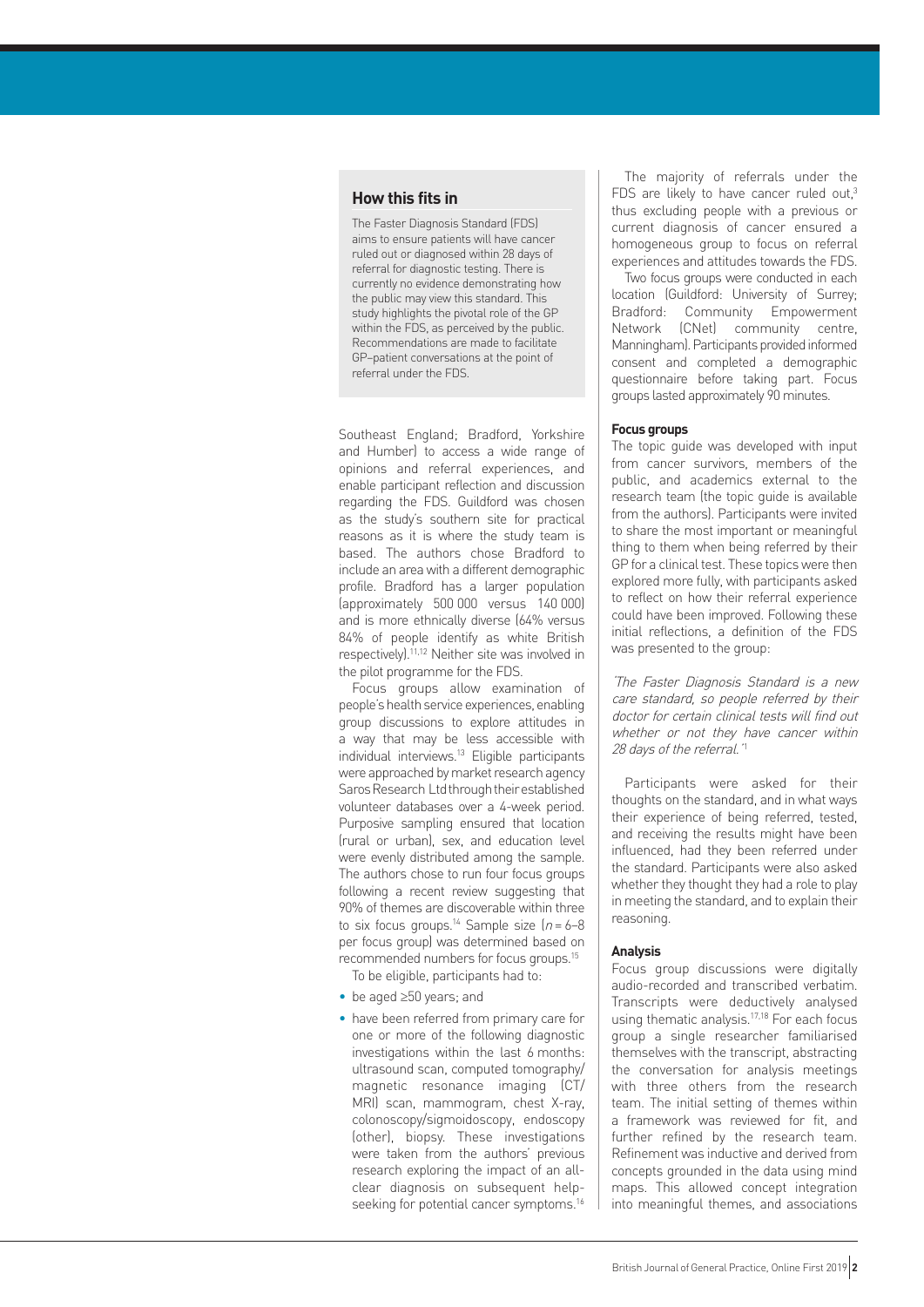## **Table 1. Demographic characteristics, N = 29**

| <b>Characteristic</b>                                                           | $\boldsymbol{n}$     |
|---------------------------------------------------------------------------------|----------------------|
| Age<br>Mean (SD), years                                                         | 58.76 (6.39)         |
| Sex ratio<br>Male: female                                                       | 14:15                |
| <b>Ethnicity</b>                                                                |                      |
| White/white British/white other                                                 | 25                   |
| Asian/Asian British                                                             | 3                    |
| Black/African/Caribbean/black British                                           | 1                    |
| Location<br>Southeast (Guildford)                                               | 15                   |
| Yorkshire/Humber (Bradford)                                                     | 14                   |
| <b>Environment</b>                                                              |                      |
| Urban                                                                           | 13                   |
| Rural                                                                           | 16                   |
| <b>Education level</b>                                                          |                      |
| Degree or higher degree                                                         | 15                   |
| Higher education qualification below degree level                               | 3                    |
| A-levels (AS levels/Advanced diploma/equivalent)                                | 3                    |
| O Level/GCSE                                                                    | 8                    |
| <b>Marital status</b>                                                           |                      |
| Single/never married                                                            | $\overline{2}$<br>23 |
| Married/living with partner<br>Divorced/separated                               | 3                    |
| Widowed                                                                         | $\mathbf{1}$         |
| Car ownership                                                                   |                      |
| No                                                                              | $\overline{2}$       |
| Yes, one                                                                        | 12                   |
| Yes, two or more                                                                | 15                   |
| <b>Living arrangements</b>                                                      |                      |
| Home owned outright                                                             | 10                   |
| Home owned with mortgage<br>Renting from local authority or housing association | 16<br>2              |
| Renting privately                                                               | 1                    |
| <b>Employment status</b>                                                        |                      |
| Employed full-time                                                              | 3                    |
| Employed part-time                                                              | 10                   |
| Unemployed                                                                      | 1                    |
| Self-employed                                                                   | 5                    |
| Full-time homemaker<br>Retired                                                  | $\overline{2}$<br>7  |
| Disabled or too ill to work                                                     | 1                    |
| <b>Smoking status</b>                                                           |                      |
| No, has never smoked                                                            | 17                   |
| Not now, but used to smoke                                                      | 9                    |
| Yes, is current smoker                                                          | $\overline{2}$       |
| Missing                                                                         | 1                    |
| <b>Test received</b>                                                            |                      |
| Ultrasound                                                                      | 17                   |
| CT scan                                                                         | 11                   |
| Endoscopy (other)                                                               | 4                    |
| Mammogram<br>Chest X-ray                                                        | $\overline{2}$<br>6  |
| Colonoscopy/sigmoidoscopy                                                       | 6                    |
| Biopsy                                                                          | 1                    |
| <b>PSA</b>                                                                      | 3                    |
| Presence of disease in close family/extended family/friend                      |                      |
| Heart disease                                                                   | 18                   |
| Cancer                                                                          | 24                   |
| Asthma                                                                          | 11                   |
| CT = computed tomography. PSA = prostate-specific antigen.                      |                      |

between themes to be explored. Key recommendations were generated and conveyed at an event at Cancer Research UK attended by academics external to the project, Cancer Research UK staff, and patient representatives. Event feedback was used to finalise the analysis and recommendations.

## **RESULTS**

## **Participants**

The focus groups had a total of 29 participants and a balanced sex distribution (males  $n = 14$ , females  $n = 15$ ) and settlement area (urban  $n = 13$ , rural  $n = 16$ ), and included a range of education levels (Table 1). Many experienced more than one clinical test  $(n = 16)$ . The most commonly reported clinical tests were ultrasound (59%,  $n = 17$ ) and CT scan  $(38\%, n = 11)$ . Less common tests included mammogram (7%,  $n = 2$ ) and biopsy  $(3\%, n=1)$ . Participants reported a range of comorbidities (Table 2).

## **Cynicism about how the FDS will improve existing referral speeds**

The FDS aims to standardise referral speed and diagnostic pathways, yet participants described a referral system already felt to be speedy in terms of reaching the point of diagnostic testing:

'I am partly worried about the failing NHS and I thought I'm just going to get fobbed off here and told to go take a pill, and so I was quite impressed that I got access to all these specialist services, and as quickly as I did.' (Bradford [B]1, male [M])

In this context, the FDS was not considered fast enough. Some expressed concerns that FDS roll-out may ultimately extend waiting times, running counter to its intended effect:

'If that's the new standard, 28 days, then we've got to be frightened of what we've got now, you know, that's the frightening thing.' (B2, M)

'So what happens is that as soon as 28 days appears anywhere that becomes the standard, rather than the last resort, so when suddenly you go, well we've got 28 days, we'll give them a … we'll get in touch with them in 3 weeks' time […]. ' (G [Guildford] 2, M )

This reticence was also apparent when groups discussed existing speed-based 'targets'. Awareness about what these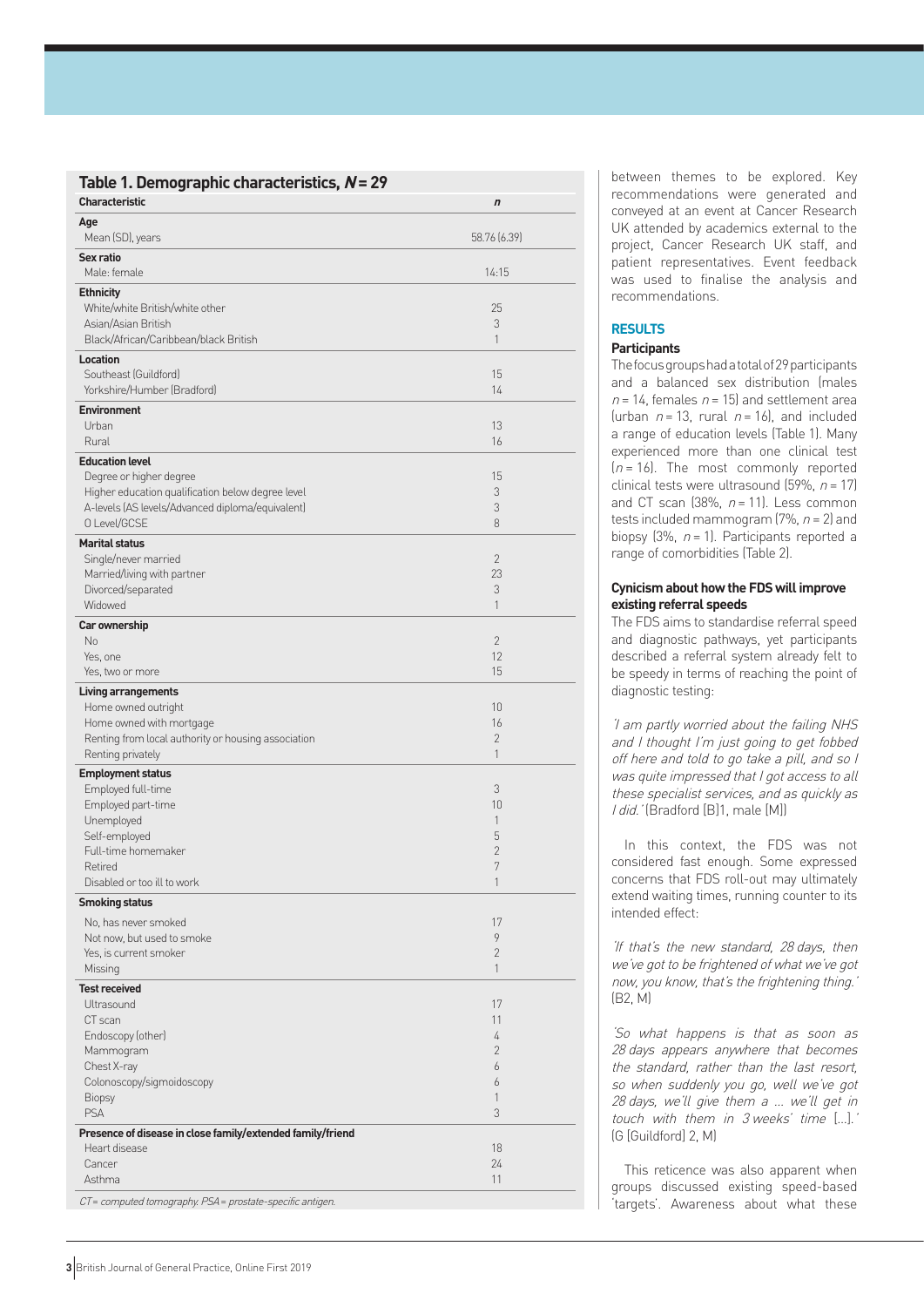targets were or how the new standard might fit was limited:

'There's something about this already, so certain types of cancers they could, within 6 weeks if you go to a, I think breast cancer is one of them, the doctors, so that's only a couple of days, at the moment it's 6 weeks they tell you that when you go to the doctors for certain types of cancers, right, you will be on the path, so if you're looking at 28 days, so now we're talking working days, that's only 2 days shorter and that's available at the moment, so … ' (G1, M)

## **Reassurance or support valued as highly as speed**

Other aspects of GP interactions arose that were felt to be as important as speed. For example, the GP was perceived to have a pivotal role in providing information and reassurance regarding the referral, based on their knowledge of the patient's information needs, which were considered highly individual:

'It depends on what the problem is and of course the individual, so the GP actually knows the individual, they can actually judge whether they need a lot more reassurance and information, as far as I was concerned I wanted information and, you know, being given options, and it's pretty straightforward, but I know that some people would actually want a lot more reassurance, so I think it is key to it … GP actually knowing the patients ... '(B2, M)

'There are some of us that want to know everything by the time we leave the GPs and others would prefer to be in, you know, ignorance, so it must be very difficult for them to know what to do.' (G2, M)

People also emphasised the importance of feeling listened to and validated by the GP's response and decision to refer:

'Being listened to I think, so it's being heard, and my GP was fine, has really really been … it was really quick, it couldn't have been quicker, but it was feeling … I suppose it's being listened to and then almost like being believed.' (G1, female [F])

## **Knowing what to expect through more transparent referral processes**

Participants described a lack of transparency in the referral process, and concern about getting lost in the system. This feeling was exacerbated by not knowing what to expect, and/or being unable to draw upon past experiences due to inconsistency between one referral and the next:

'… and then right OK, there's an appointment I come, I don't actually know which hospital it is, I presume it's the local one so until I get the letter I actually haven't got that confirmation, but I'd just like them to get on with it and, but obviously I have to know exactly where I'm going, that would my only thing, I would like to know exactly where I'm going on the day and I know I'm going to be seen and not passed from pillar to post.' (G1, F)

'Yeah, I think that's probably it, yeah, the disparity between everyone's experiences, and also within your own experiences, of similar situations occurring, and suddenly things happen, and it is that lack of consistency that I think frustrates people so much.' (G2, M)

Participants described themselves as passive actors in a system that was 'done to them' or in which 'suddenly things happen', suggesting that individuals experience a loss of agency when entering the referral system, and feel pulled along by various processes. Increasing consistency and transparency of these processes was perceived as a means to regain this sense of agency:

'Sometimes it's also about feeling like you have some control of what's going on, rather than it's being done to, so maybe trying to get more of a … improve the standard of that communication and be more consistent, so wherever you are and wherever, you know, whatever part you're in, it's a standard way of doing things.' (B2, F)

Opaque and inconsistent processes were exemplified within participant experiences of obtaining test results, having to chase for them or receiving them by letter without support:

'You're working, and you've sort of trying to find time in-between your work to make phone calls and then you can't get through or they say they haven't got the results and then my surgery did tell me to ring the hospital, where I thought really they should have got the results rather than me having to ring up, and then I had quite a negative experience with the medical secretary and I sort of said to her, "Well what if you'd got cancer then, what if it's something serious?" and she just brushed it off and

## **Table 2. Comorbidities experienced by participants,**   $N = 29$

| <b>Condition</b>     | $n$ [%]  |
|----------------------|----------|
| Arthritis            | 10(34.5) |
| High cholesterol     | 5(17.2)  |
| Hypertension         | 6(20.7)  |
| Depression           | 4 (13.8) |
| Circulatory problems | 4[13.8]  |
| Diabetes             | 3(10.3)  |
| Stroke               | 1(3.4)   |
| Chest problems       | 4[13.8]  |
| Heart problems       | 2(6.9)   |
| Visual impairment    | 1(3.4)   |
| Thyroid problems     | 2(6.9)   |
| Bowel problems       | 1(3.4)   |
| Swallowing problems  | 1(3.4)   |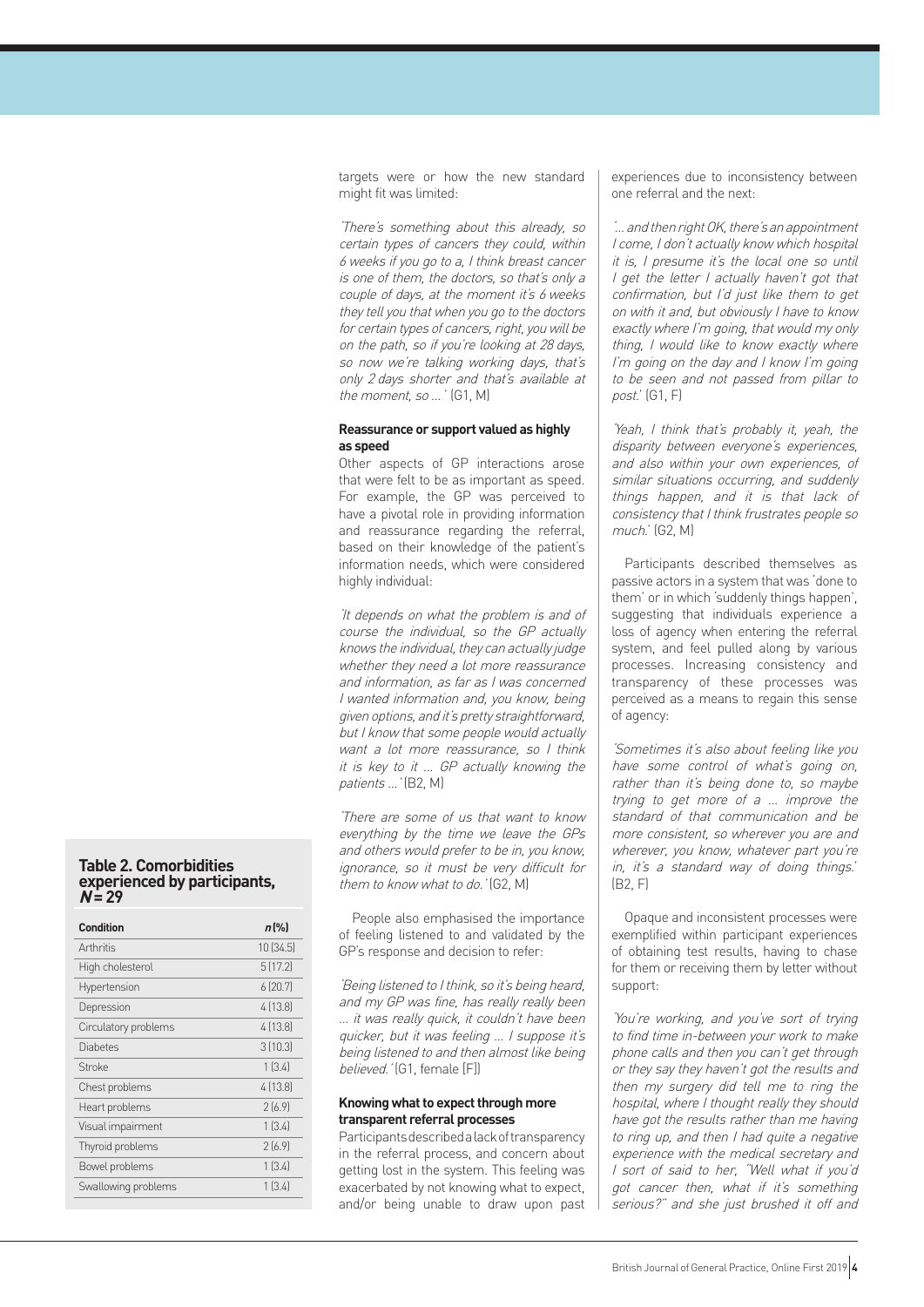she just said, "Well you have to wait," … I didn't have a very positive experience with the results process.' (B1, F)

'… certainly, when I was waiting for my results, I'd asked the consultant anyway and he'd give me a pretty good idea, and then I went to wait, and that is quite, that's awful because it's just like a letter just drops and they don't even bother ringing  $up$  [...]' (B1, F)

It was suggested that the FDS could help by setting expectations and ensuring accountability:

'The good thing about that sort of measurement though is it is from the patient's point of view, you will get your result within 28 days, you know, that you can understand that and there's a lot of detailed questions about it, but it's aimed at telling you what to expect.' (G1, M)

## **Clarifying the role of patients in the referral process**

Participants wanted to be offered the choice of where and when to attend follow-up appointments, to be seen as quickly as possible, and know where they were in the system. Systems enabling this kind of independent involvement, for example, 'choose and book', were perceived as beneficial to re-establish a sense of agency, based on direct experience:

'The thing that swung it for me is that I deliberately chose to go to the one that was further away so it was longer to drive to, but I would be seen quicker and immediately without waiting in the waiting room area, and it was, it was instant, I was just straight in, straight out, and a free car park!' (G1, F)

'I know I'm not lost in the system because I am making the appointment and I'm going to get an answer today and I'm going to get something in my diary today because I'm the one doing it and I haven't got to wait at home for the referral.' (G2, F)

However, participants did not always consider their involvement legitimate, perceiving common strategies such as taking cancellations to get an earlier appointment as manipulating the system:

'I just rang direct, and said, "Look, have you got any cancellations?" and I got one the next day … there's a lot of people that cancel, and don't turn up, and they have spaces and they know if they can fit you in for that amount of time because they know what you're going for, it's easy done. I know the system.' (B2, F)

GPs were considered facilitators in this process because they had access to information that patients might not, and could also legitimise these ways of navigating the referral process:

'I think a discussion with GP would be an important thing here, because GPs are in, they have the authority to direct you to the certain location for which consultant, which hospital you should go for this test, that hospital, the GPs would know all this, that hospital takes longer and getting the results back, so it would be up to the GP to sort of see what the patient wants ... '(B1, M)

When people considered their role in meeting standards such as the FDS, it was felt that patients should not need to be involved as the responsibility lay with health professionals:

'The point of having performance standards such as this is to drive up standards generally on the performance of the cancer team or whatever, you know, and to minimise the requirement for us the users to be being involved in that process, the responsibility for performance lies with the leadership team, or within the NHS, or wherever it is, and therefore in my view, you know, there shouldn't be a need for the users to have to get involved in this because the whole point of having those performance standards is to make sure that the service that's being delivered is efficient and people know generally within 28 days.' (B2, M)

Patients were considered to be passive players in a complex system, as described previously. However, some recognised that the public could play a role in the process and meeting the 28-day standard:

'If everybody has a role then the system should become more seamless anyway, if everybody takes ownership for their own condition or responsibility of the appointments and things, like turning up and not cancelling it at the last minute and having that role, then surely that would make it easier for them to stick to the 28 days.' (G1, F)

## **FDS considered complex to measure or deliver**

Cynicism was widespread regarding achievement of FDS targets in primary and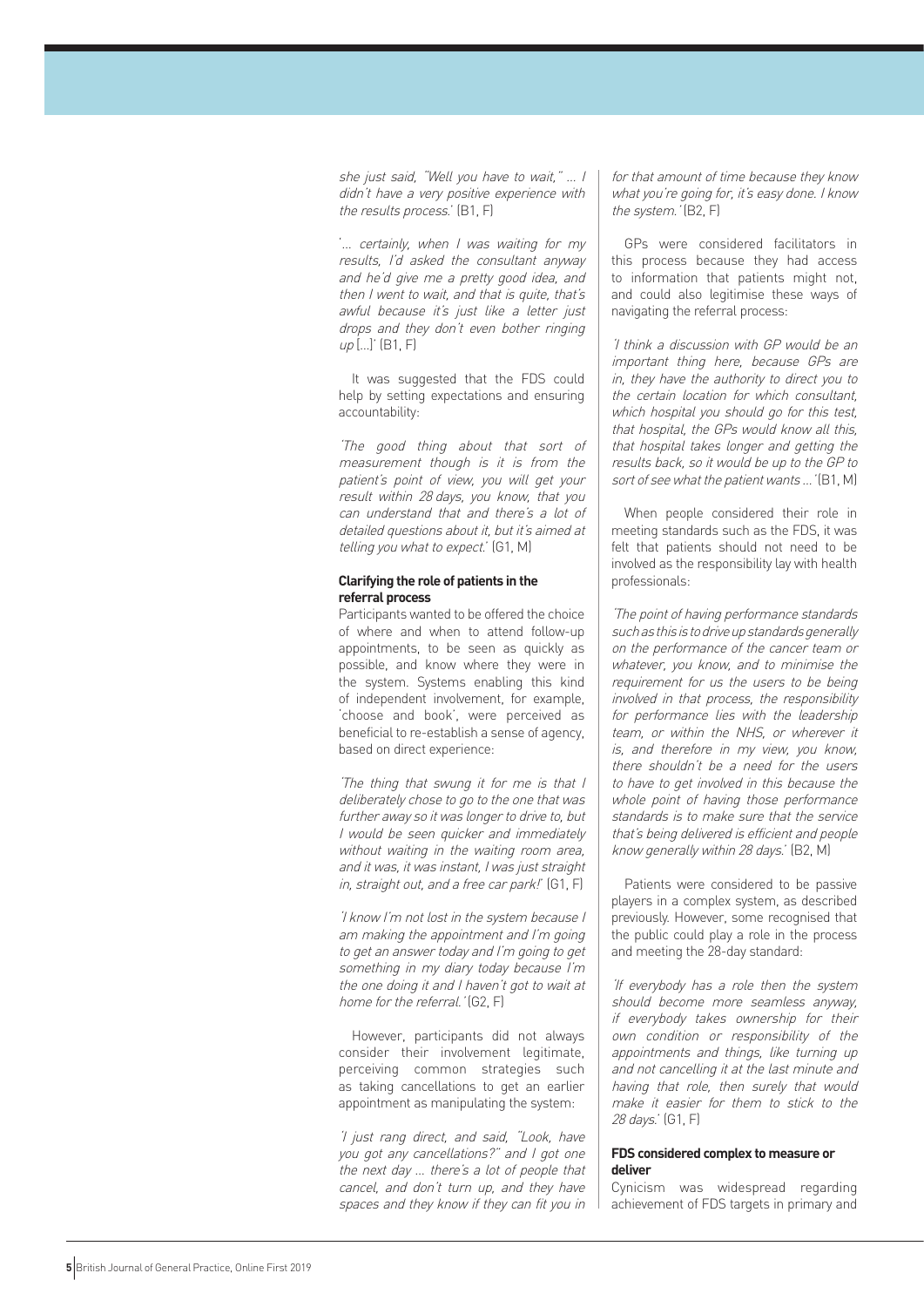secondary care, within the constraints of a compartmentalised system:

'It doesn't rely on one person, or one department, there's so many variables, if you went into a department and they said, "We will do this and get you in the following day," you would say, "Oh OK," you know, we would get on board with that, but going from the GP to the consultant to the radiologist to somebody else, to somebody else, there's so many variables in the process I don't think it can be achieved.' (B1, M)

An even more extreme view was that it represented a mere 'tick box' exercise, lacking meaningful change for patients:

'You can tell that amongst the group we look at that and we're immediately thinking, how are they going to wriggle and fiddle to meet that in a way that we will then think, well you met the target, but it's still rubbish, you know, that there's too much missing, there's too much ambiguity in that and you don't measure one thing, you know.' (G1, M)

Focus group conversations arose from a general understanding that the standard was designed to expedite cancer diagnosis. However, when the 'ruling-out' angle was considered, some were doubtful that this would provide answers, or a relevant diagnosis within the specified timeframe:

'You go for a test and it's usually to rule out something, that's what you get told isn't it, "We want to just rule a few things out," so you have whatever the test is, and it does rule it out, but then that's the end of the line, it stops, and that's what I find really annoying, I've still got the symptoms, I've still got the pain, I've still got what was the reason I came to see you in the first place. (G1, F)

'It says certain clinical tests, so who decides what tests are going to be done, because I mean are we saying that some tests will discover all cancers, or we think you might have this cancer therefore we're going to give you this test, if it comes back clear you don't have any cancer, it's a bit ambiguous.' (G2, M)

## **DISCUSSION**

## **Summary**

The researchers in the present study explored public attitudes towards being referred by a GP for clinical tests and, for the first time, used this backdrop to explore attitudes towards the new Faster Diagnosis

Standard, which will be introduced in England in 2020. Males and females referred by their GP for diagnostic testing in the past 6 months discussed their views and experiences in four focus groups. Most had experienced fast referral, and found it difficult to understand how the new standard could decrease time spent progressing through the system. Speed was just one factor that was considered important when being referred for clinical tests: reassurance, feeling listened to, and transparency within the process were also highly valued. Where responsibility lay for meeting the standard was considered unclear, and participants did not necessarily view their own behaviours to secure an appointment or obtain test results as a form of involvement in this. The GP's role was conceptualised as communicating with them about their referral, establishing their information needs, and maintaining involvement at each stage of the referral process. Reflecting on their own recent experiences, one of the main concerns was the process of waiting for and obtaining test results: people felt strongly that they did not want to receive results by letter and should not have to chase them.

#### **Strengths and limitations**

These findings are the first to illuminate public attitudes towards the FDS. By drawing upon recent referral experiences of the public, this study provides insight into factors for consideration by doctors and wider stakeholder groups, ensuring public views are taken into account as the standard is rolled out. A major strength is the development of key recommendations in collaboration with patients with cancer, members of the public, and academic experts in primary care and cancer diagnosis. It should be recognised that these findings are specific to those who were given an all clear for cancer, but this comprises 90% of people referred for clinical tests in this context.<sup>3</sup> However, this means the authors cannot draw conclusions about the experiences or attitudes towards the FDS of those with a previous or current cancer diagnosis.

The authors included clinical tests from their previous research in primary care<sup>16</sup> but acknowledge that the broad spectrum of tests meant not everyone in the present study would have been referred according to a cancer pathway and there would have been variation in how people received their test results. However, the authors felt it was important to keep the range broad because, first, their main aim was to use people's referral experiences to anchor the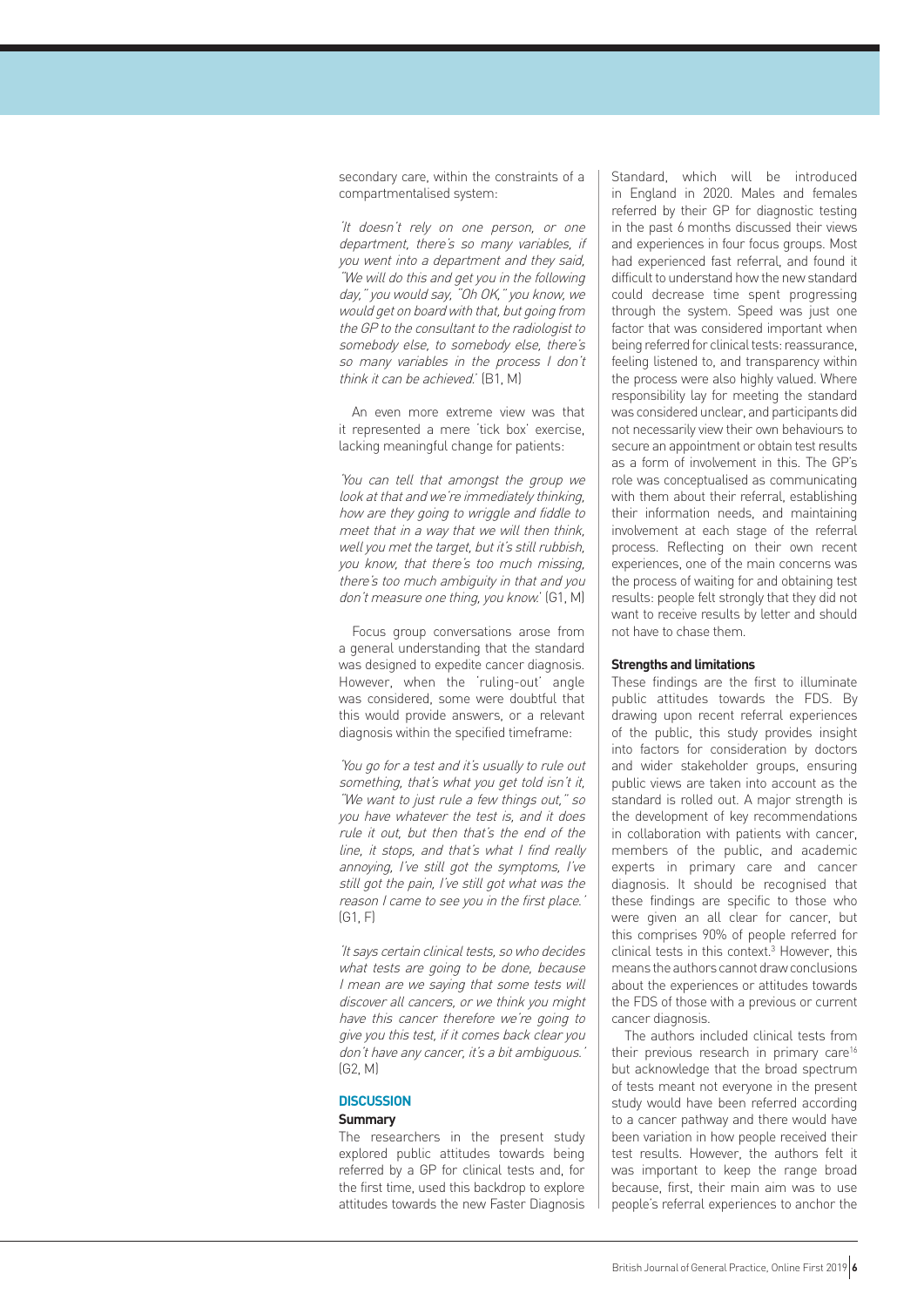conversation about the FDS and, second, that people may not have known that they were referred on a cancer pathway and so may have been unnecessarily excluded. Future research could further delineate patient experiences of referral by exploring different ways of accessing diagnostic tests, for example, 'straight to test', referral to a specialist or multi-diagnostic centre and so on, and how these influence the patient pathway.

Importantly, views of GPs and other healthcare professionals should be considered before FDS roll-out, as recent evidence suggests GPs in the UK were less likely to retain responsibility for patient follow-up compared with non-UK GPs.19 Finally, purposive sampling helped promote diversity, with equal sex representation and inclusion of differing ethnic groups, educational backgrounds, and geography, though the authors acknowledge that another limitation is that the sample was still mainly white British and well educated.

## **Comparison with existing literature**

A recent King's Fund-commissioned inquiry paper<sup>20</sup> highlighted the importance of a feeling that progress is being made through the system following GP referral,<sup>21</sup> suggesting that providing information regarding the referral process can increase patient satisfaction.22 This supports the need for balance between speed of referral or testing and care aspects such as information, trust, and communication.

In the present study, the GP was identified as having a key role in maintaining this balance, including signposting to appropriate services and determining how much information to provide about the referral, based on their knowledge of the patient and their support needs. Previous studies also identified the importance of patients feeling they are listened to, or taken seriously, by the GP,<sup>23,24</sup> receiving advice from the GP regarding choice of hospital,25 and having their information and support needs understood. In addition, it was also considered important for GPs to have time to provide information and reassurance.<sup>26,27</sup>

Difficulties obtaining test results are a common experience for patients.28–30 In the present study, participants sometimes obtained results from the specialist but in the majority of cases obtained them from the GP, or had to wait for a letter. Letters have been identified previously as a slow form of communication for results of importance,28,31,32 and communication by letter held strong negative connotations for participants in the current study. Similar to findings by Litchfield et al,<sup>30</sup> patients felt that while it is necessary to chase up results when they had not been communicated, it should not have to fall to them to do so.

Participants saw the FDS as a way of clarifying when they could rightfully phone to chase test results, but the majority felt 28 days was too long to wait for suspected cancer, and they would contact providers sooner than this. Previous qualitative studies have shown that patients who went on to have a cancer diagnosis considered a 2-week wait to be too long, provoking anxiety.23,33 Awareness of current standards for diagnostic referral for cancer was low within the group, with both over- and underestimates of waiting timeframes reported by participants within discussions. This finding is supported by other qualitative research indicating low awareness of current urgent referral pathways for cancer diagnosis.34 While participants in the present study did not have a diagnosis of cancer, many conveyed an expectation that their progress through the pathway would be speedier if cancer was highly suspected. Low awareness of current norms may therefore contribute to the perception that 28 days is too long to wait to have cancer ruled in or out.

### **Implications for practice**

The study findings provide an evidence base upon which to make recommendations that may help GPs and other healthcare professionals when the FDS is introduced. These recommendations are summarised as follows:

- Patients should be asked what they would like to know about the diagnostic testing process, encompassing referral, specialist input, testing, and obtaining results.
- Where appropriate, GPs should be more transparent about the referral process and the potential for lack of clarity around next steps, timescales, and outcomes.
- Patients should know that it is acceptable to make use of opportunities perceived as 'manipulating the system', for example, phoning up to offer to take a cancellation at short notice. However, care needs to be taken to avoid adding to symptom burden by forcing responsibilities upon the patient.
- Results should be communicated according to the patient's preference, and ideally not via letter (without other support or follow-up).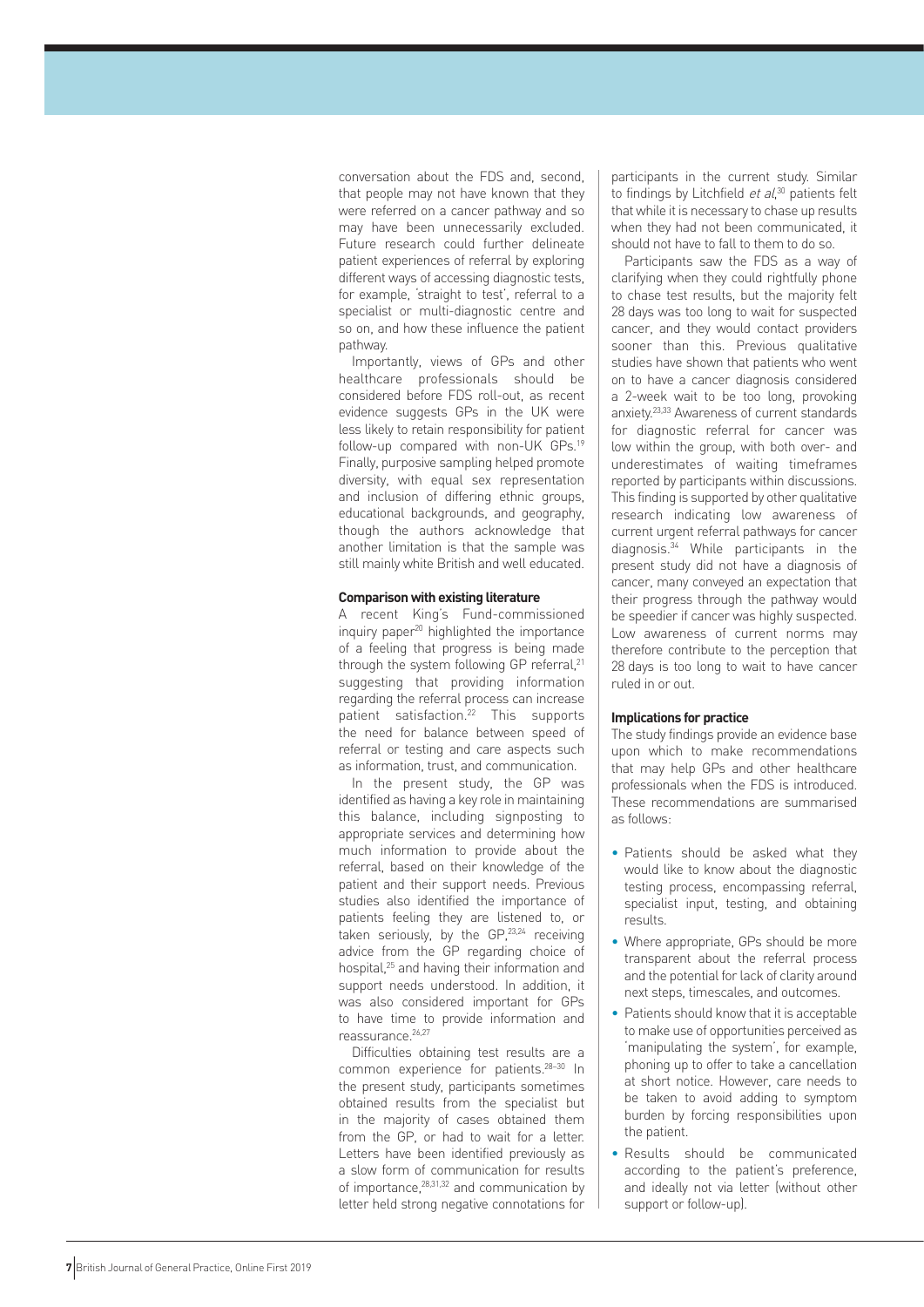Among people recently referred for clinical tests by their GP, speed of referral was merely one of a number of priorities for improving their experience. The introduction of the FDS may therefore provide an opportunity to address these other priorities, not only by providing guidance to GPs who face dynamic and complex diagnostic processes, but to empower the public to play a more central part.

## **Funding**

This study was funded by Cancer Intelligence Targeted Research (reference number: C33872/A27155).

#### **Ethical approval**

This study was approved by University of Surrey Ethics Committee (reference number: UEC 2017 110 FHMS).

## **Provenance**

Freely submitted; externally peer reviewed.

## **Competing interests**

The authors have declared no competing interests.

## **Acknowledgements**

The authors would like to thank anonymous members of the public for their help and guidance with this project. They would also like to thank Cristina Renzi for her helpful advice throughout.

## **Open access**

This article is Open Access: CC BY 4.0 licence (https://creativecommons.org/ licenses/by/4.0/).

## **Discuss this article**

Contribute and read comments about this article: **bjgp.org/letters**